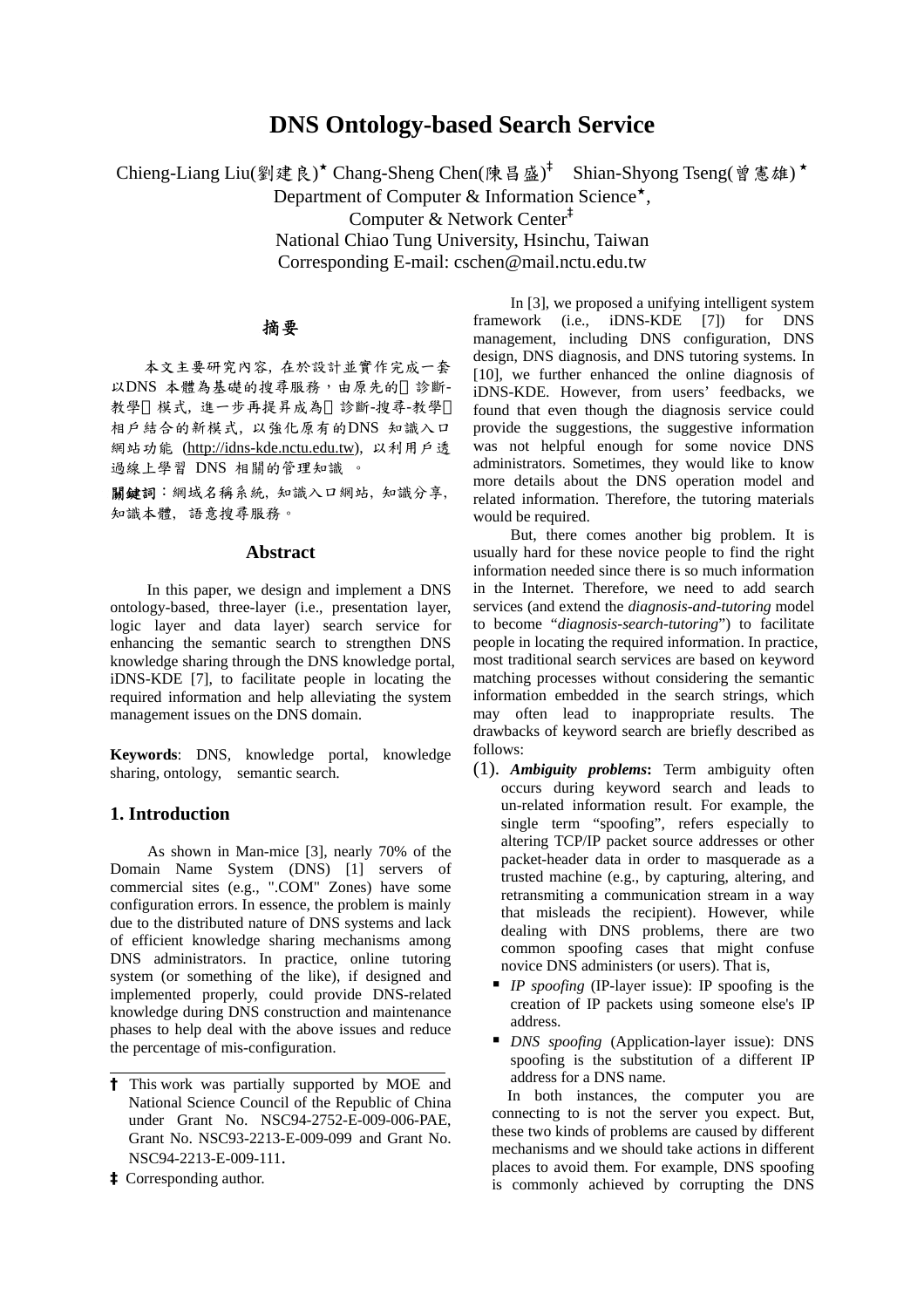database of the DNS server (your computer connects to) in order to match human readable computer names to physical IP addresses. Without any other information providing, the search engine might misunderstand the meaning and return inappropriate results to the query user.

- **(2).** *Expression problems***:** Sometimes, it is not easy for people to express what really they want with keyword expressions. For example, many novice DNS administrators might know that the general term "DNS security" could be used to indicate DNS-related security issues, but they might not know enough on how to differentiate among other more specific DNS security issues (e.g., "DNS Spoofing", "DNS Dynamic Update" or "Zone Data Protection", etc.) when they encounter problems.
- **(3).** *Synonym problem***:** Sometimes there might be different terms that refer to the same things. For example, the following two sentences are treated as the same in the DNS.
	- The DNS server X is the "**master DNS server** of the domain zone Y".
	- The DNS server X is the "**primary DNS server**" of the domain zone Y.

In the above two sentences, both "master DNS server" and "primary DNS server" are synonyms in the DNS. Without the background knowledge, the users would miss some required information. When users would like to search "master DNS server" information, "primary DNS server" information may be excluded.

In this paper, we propose a DNS ontology-based, three-layer (i.e., presentation layer, logic layer and data layer) search system framework for enhancing the semantic search to strengthen the DNS knowledge sharing mechanism, with the design and implementation of the DNS knowledge portal, iDNS-KDE [7]. On the one hand, as mentioned in [2, 4, 5, 6], ontology could represent the semantics of the terms. Therefore, we adopt the ontology as the semantics resolution mechanism to improve the search capability. On the other hand, the separation of the layers could make the whole system more flexible and reusable.

In the following, we will briefly describe the organization of the rest of the paper. Section 2 gives overviews of the background and related issues for highlighting the directions of the research. Information in Section 3 describes about the system architecture and the design principles. Section 4 contains some implementation details and discussions issues. Finally, in Section 5, a concluding remark and some points are highlighted for future research.

## **2. Background and Related Work**

## **2.1 Online diagnostic services of iDNS-KDE**

Even though DNS is so important to network operation, few DNS administrators have the expertise to do the jobs well. Improperly configured (or deployed) DNS traffic or intent anomalous activities (i.e., DNS domain zone scanning, SPAM mails, intrusion attempts, etc.) from local and remote sites might greatly affect the operation of local DNS systems and the related network from time to time. The phenomenon is especially obvious between novice and inexperienced administrators that manage a small scale of network.

In [3], we proposed a unifying intelligent system framework (i.e., iDNS-KDE[7]) for DNS management, including DNS configuration, DNS design, DNS diagnosis, and DNS tutoring systems. ). *iDNS-KDE*, developed by using web interface and expert system technology, began to offer public access services since May 2003. In [10], we further enhanced the online diagnosis of iDNS-KDE. On the other hand, many feedbacks on iDNS-KDE also show that a lot of novice users would require more details and guidance about the design principle (e.g., many users do not fully understand the obtained DNS diagnosis results, due to their lack of theoretical and practical knowledge of DNS system), but did not have the clues on where to start acquiring the related knowledge or required information.

## **2.2 Traditional Search System**

Most traditional search systems compute the similarities between objects (or concepts) based on the term frequency (TF) or inverse document frequency (IDF). However, in practice, if we consider only the terms, we would often miss the semantic information of the terms because it is difficult for most people to describe the terms correctly. For example, there are many DNS security-related issues (e.g., DNS spoofing, DNS zone data protection, etc.). Usually, for most users, what they could describe is only the term "DNS security". In other words, the general terms expression is easy for most users. Especially, when we are not familiar with the domains, this becomes obvious.

Next, there are synonym issues for most domains. If we consider only keyword matching, the synonyms of the query string will be ignored and lead to information loss. Therefore, a system which could expand users' query string based on the background knowledge and understand the term semantics is required.

#### **2.3 Ontology as semantic guide**

Ontologies are useful in a range of applications, where they provide a source of precisely defined terms for communicating among people and applications. An information system cannot be written without a commitment to a model of the relevant world – commitments to entities, properties, and relations in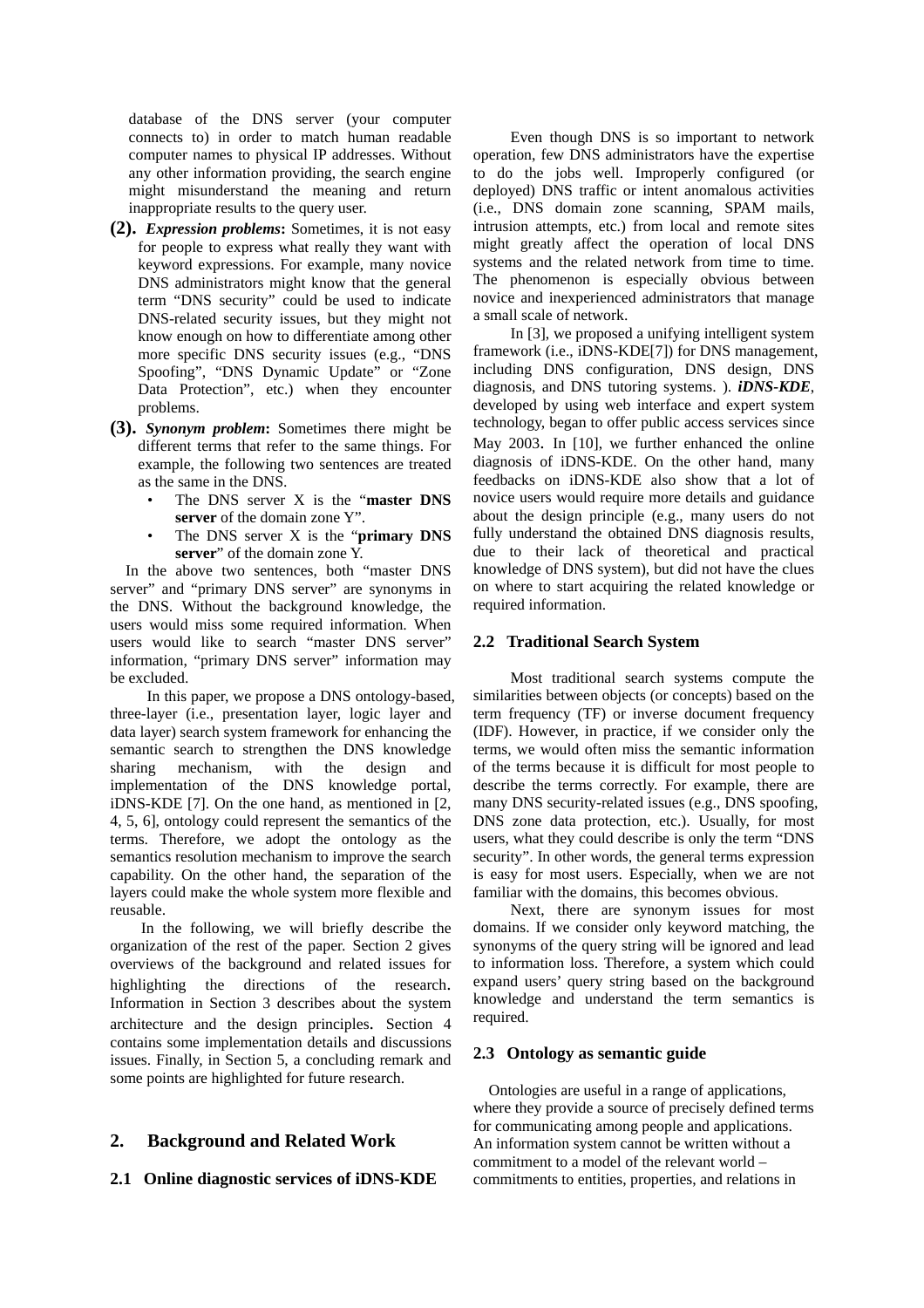that world.



**Fig.1: Skeleton of a DNS ontology**

The role of ontologies is to capture domain knowledge and provide a commonly agreed upon understanding of a domain. The common vocabulary of an ontology, defining the meaning of terms and their relations, is usually organized in a taxonomy and contains modeling primitives such as concepts, relations, and axioms [5]. With the help of ontology, the knowledge is not only human-readable but also machine-readable. Fig. 1 shows the skeleton of a DNS ontology as proposed in [3].



**Fig.2: Partial DNS ontology**

As shown in Fig. 2, the partial DNS ontology could represent the relationship between DNS concepts. Generally speaking, we could represent semantic information by the attributes of ontology concepts or the relationship between the ontology concepts. The attributes of ontology represent the internal state of the concept, while the relationship between the ontology concepts represents the outside context information of concepts. If we focus on specific domain, the ontology would provide us with much background domain knowledge. First, the taxonomy hierarchy information could provide us with the inheritance information. As shown in Fig. 2, the "*SubsetOf*" relationships between DNS concepts and Master/Slave DNS concepts indicate that both

master/slave DNS concepts are a kind of DNS. Second, we could define required relationship for application requirement. For example, the "*synonym*" relationship indicates that "Master DNS" concept and "Primary DNS" concept are identical. As for "*Related*" relationship, "DNS Dynamic Update" concept and "Zone Data Protection" concepts are related to "DNS Security" concept. From the ontology, we could know that, when the users are interested in "DNS Security", they may be interested in "DNS Dynamic Update" concept or "Zone Data Protection" concept as well. Third, ontology could provide basic inference mechanism. The reasoning capability is useful, because the inference engine could infer more results based on known information. For example, if there is a "*SubsetOf*" relationship between concept *A* and concept *B,* and another "*SubsetOF*" relationship between concept  $\bm{B}$  and concept  $\bm{C}$ , we would infer that there is a "*SubsetOF*" relationship between concept *A* and concept *C*.

## **3. DNS Ontology-based Search Service**

In this paper, we propose an ontology-based search service for enhancing the semantic search to strengthen DNS knowledge sharing with the design and implementation of a DNS knowledge portal in web services.

As shown in Fig. 3, the whole process could be described as follows: (1) A user submits a query string to the search service system; (2) The search service engine starts to inference the query string based on DNS ontology and starts to search the data source based on the inference result; (3) The search service returns the search result to the users.



**Fig. 3: DNS Ontology-based Search Service** 

#### **3.1 System Architecture**

Fig. 4 shows the overall system architecture of the DNS ontology-based search engine. As mentioned in Sec. 2.2, ontology could provide the taxonomy hierarchy information to provide basic inference mechanism for information reasoning and improve the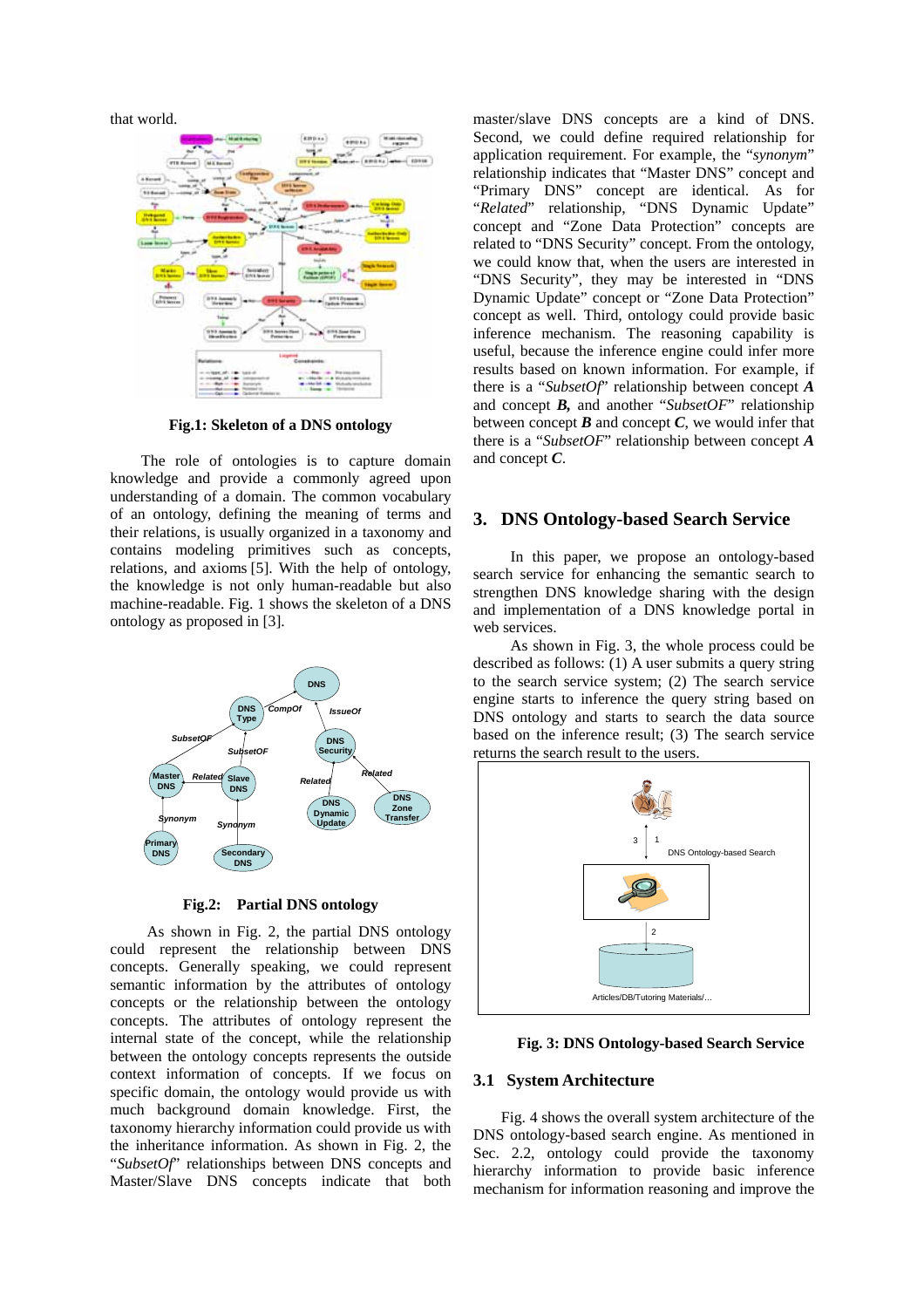capability of search system. Different ontology representations might need different process logic. Therefore, to improve the flexibility of the ontology representation, we use the Java interface design to abstract the inference engine design. The input is the query string from users. The inference engine could support many ontology representation formats when we provide the required implementations. The advantage of the design is to separate the interface and the implementations to improve the reusability of the system.



#### **Fig. 4: System architecture**

Furthermore, a scalable system which could provide robust services is an important design goal. Therefore, in the system design, we take into account these issues and propose a three-layer framework. As shown in Fig. 4, the whole system could be divided into the presentation layer, the logic layer and the data layer respectively. The descriptions of the layers are listed as follows:

- Presentation Layer: The presentation layer focuses on the user interface and the search result presentation. When the user enters the search keyword and criteria, the presentation layer will collect and pass the information to the Java servlet for further processing.
- Logic layer: The role of the logic layer is to act as the bridge between the presentation layer and the data layer. It could be further divided into two sub-layers, query-parser layer and search layer. The logic layer will receive query inputs from the presentation layer and the query-parser layer will trigger the internal inference engine based on DNS ontology. The inference result will then be passed to the search layer and start the search process. The search layer will search the index repository for the required information and return to the presentation layer.
- Data layer: The data layer contains different data sources (e.g., the files in the file system, the data record in the database, etc.). Furthermore, to speed up the search process, it is necessary to index these data sources. In addition, the design of data layer should take into account into the flexibility. For example, when different data

sources (e.g., the mailing list archives, the webpages in the Internet, news, blog, etc.) are imported, the data layer should be able to handle the new data source without changing the existing design.

#### **3.2 MVC design pattern**

Just like the *Model-View-Controller* (MVC) design pattern [**8**], our design focuses on the separation of the presentation, the logic processing and the data layers for facilitating the flexibility of the system design. That is, if there is a requirement to change the design of any layer, we do not have to change the design of the other layers. For example, if we add more data sources into the data layer, the logic layer could still access the result of the index and the presentation layer presents the result as usual. Furthermore, to enhance the ontology reasoning process, the ontology inference engine is abstractly designed since the ontology representation we choose might vary, depending on different application environments. For example, we could represent the ontology by using XML, RDF, or OWL, etc.

Fig. 5 shows the ontology inference engine design flow. The inputs are query strings from users. The inference engine could support many ontology representation formats when we provide the required implementations. The advantage of the design is separate the interface and the implementations and that could improve the reusability of the system.



**Fig. 5: Ontology Inference Engine Flow**

#### **3.3 The Search Engine**

In our system design, we make use of the *Lucene* [9] query parser mechanisms to represent the final inference result. Furthermore, we adopt XML as the ontology representation format.

Fig. 6 shows part of the DNS ontology XML. In the XML file, all the concepts are represented by "class" tag. The concept could consist of property attribute. In addition, we could define the relationship between the concepts. For example, we could define synonym relationship between "*Primary DNS*" and "Master DNS" concepts. When the inference engine parses the XML file, it would reason that "*Primary DNS*" and "*Master DNS*" are identical, and they should be taken into account at the same time. Therefore, the inference engine would transfer the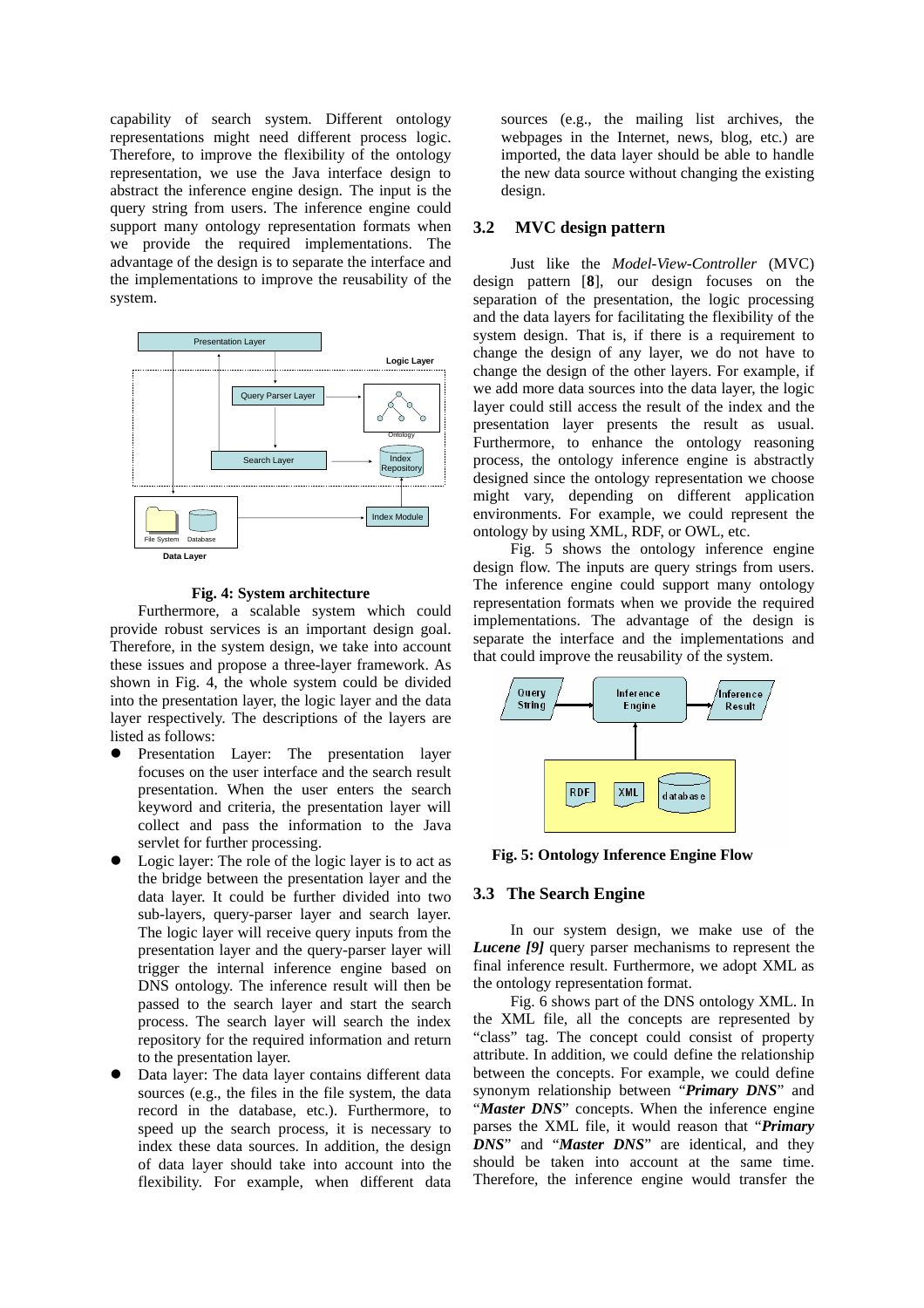original query string "*Master DNS*" into "(*Master DNS OR Slave DNS*)".

| <ontology></ontology>                 |
|---------------------------------------|
| <class name="DNS"></class>            |
| <synonym name="Master DNS"></synonym> |
| <property name="SOA"></property>      |
| <property name="NS"></property>       |
| <property name="MX"></property>       |
| $\langle$ Class>                      |
|                                       |
| <class name="Primary DNS"></class>    |
| <synonym name="Master DNS"></synonym> |
| $\langle$ Class>                      |
|                                       |
|                                       |
|                                       |
|                                       |
|                                       |

**Fig. 6: DNS Ontology XML**

In addition, we define the "*Related*" relationship. The related relationship could be used to model general terms condition. For example, if the users would like to find out the documents about DNS security issues. Since DNS security consists of many related issues (e.g., *DNS Spoofing*, *Zone Data Protection,* etc.), most users do not know the details on these issues. In most of the traditional search systems, the users may miss some information by using keywords matching only. Therefore, in our system, we define the *Related* relationship to solve this kind of problem.

## **4. Implementation and Discussion**

## **4.1 Implementation**

As mentioned, we build a DNS knowledge portal (i.e., **iDNS-KDE)**, which needs a lot of DNS knowledge sources, for facilitating DNS knowledge sharing (or learning) among DNS administrators. In addition to the teaching materials from domain experts, we gather articles, FAQs and information from many different sources (e.g., DNS-related books and Internet sites). For example, some articles are stored as HTML files in the file system and other articles might be stored in the database. Furthermore, to facilitate the information gathering, we build a simple content management system (CMS), which provides "add", "delete" and "edit" functions on the data, for the information management. Fig.7 shows the data insertion interface and users could enter title, keyword, or description etc. information.

Next, to speed up the search performance, an indexing mechanism is required. *Apache Lucene*  provides the index mechanism, and we could define what kind of data should be extracted for indexing. In addition, when the users enter the search query string, the search engine should transform (or expand) the query string into semantic terms based on the DNS ontology. The whole inference process is described in Sec. 3.3.

| FILE A MAIL 1127 27 28 ENTERT FOR A CHARGE OF<br>00 MARK - 01/4 CAN 12 MAR 2                                                                                  |                         |                                                                        | H 1398                                                  |
|---------------------------------------------------------------------------------------------------------------------------------------------------------------|-------------------------|------------------------------------------------------------------------|---------------------------------------------------------|
| Gregoria<br>72.37<br>9.98<br>1.99466484<br>۰<br><b>JETARI</b> , Fokulong<br>L Lerange BRFIS<br>3 10 c 99 ft ft<br>1. See hour convert \$15.50<br>U. Alle Well | <b>SIMILAR Relation</b> |                                                                        |                                                         |
|                                                                                                                                                               |                         | is Trailers Frame WW F.B.                                              |                                                         |
|                                                                                                                                                               |                         |                                                                        |                                                         |
|                                                                                                                                                               | <b>Car</b>              |                                                                        |                                                         |
|                                                                                                                                                               |                         |                                                                        |                                                         |
|                                                                                                                                                               | mai liter               |                                                                        |                                                         |
|                                                                                                                                                               | <b>CONTRACTOR</b>       |                                                                        |                                                         |
|                                                                                                                                                               | - Kissour               |                                                                        |                                                         |
|                                                                                                                                                               |                         |                                                                        |                                                         |
|                                                                                                                                                               |                         | 8.85<br>÷<br>٠<br>٠<br>$-1$<br><b>Lock</b>                             |                                                         |
|                                                                                                                                                               |                         |                                                                        |                                                         |
|                                                                                                                                                               |                         |                                                                        |                                                         |
|                                                                                                                                                               |                         |                                                                        |                                                         |
|                                                                                                                                                               | Total Advis             |                                                                        |                                                         |
|                                                                                                                                                               |                         |                                                                        |                                                         |
|                                                                                                                                                               |                         |                                                                        |                                                         |
|                                                                                                                                                               |                         |                                                                        |                                                         |
|                                                                                                                                                               |                         |                                                                        |                                                         |
| (sa<br>TГ                                                                                                                                                     | <b>TORY #</b>           | <b>Page</b><br><b>SELL</b><br><b>Dealer</b><br>みつ 世 見信<br><b>STY</b> A | $#$ <i><b>HYLASI</b></i><br><b>Wild and South Terms</b> |

**Fig. 7: A Content-Management System** 

When the search engine receives the query string from a user, the inference process would be active. For example, as shown in Fig. 8, after the user input "*Master DNS*" query string, the inference engine would transform the query string into "*Master DNS OR Primary DNS*". Since the synonym relationship exists between *Master DNS* concept class and *Primary DNS* concept class. Therefore, the inference engine extends the original terms using *OR* operation on these two concept classes.



**Fig. 8: Search Result for the Query "Master DNS"**

## **4.2 Lucene [9] – search engine library**

Apache Lucene (<http://lucene.apache.org/>) is a high-performance, scalable, full-featured text search engine library written entirely in Java. The powerful abstractions and useful concrete implementations make *Lucene* very flexible. Lucene provides basic index and search architectures and it is easy to extend Lucene for more advanced indexing or search.

Lucene only accepts plain text format, therefore, we have to transform the raw data (HTML files, database records, plain text etc.) into plain text format first and then break the plain text files into *Field*